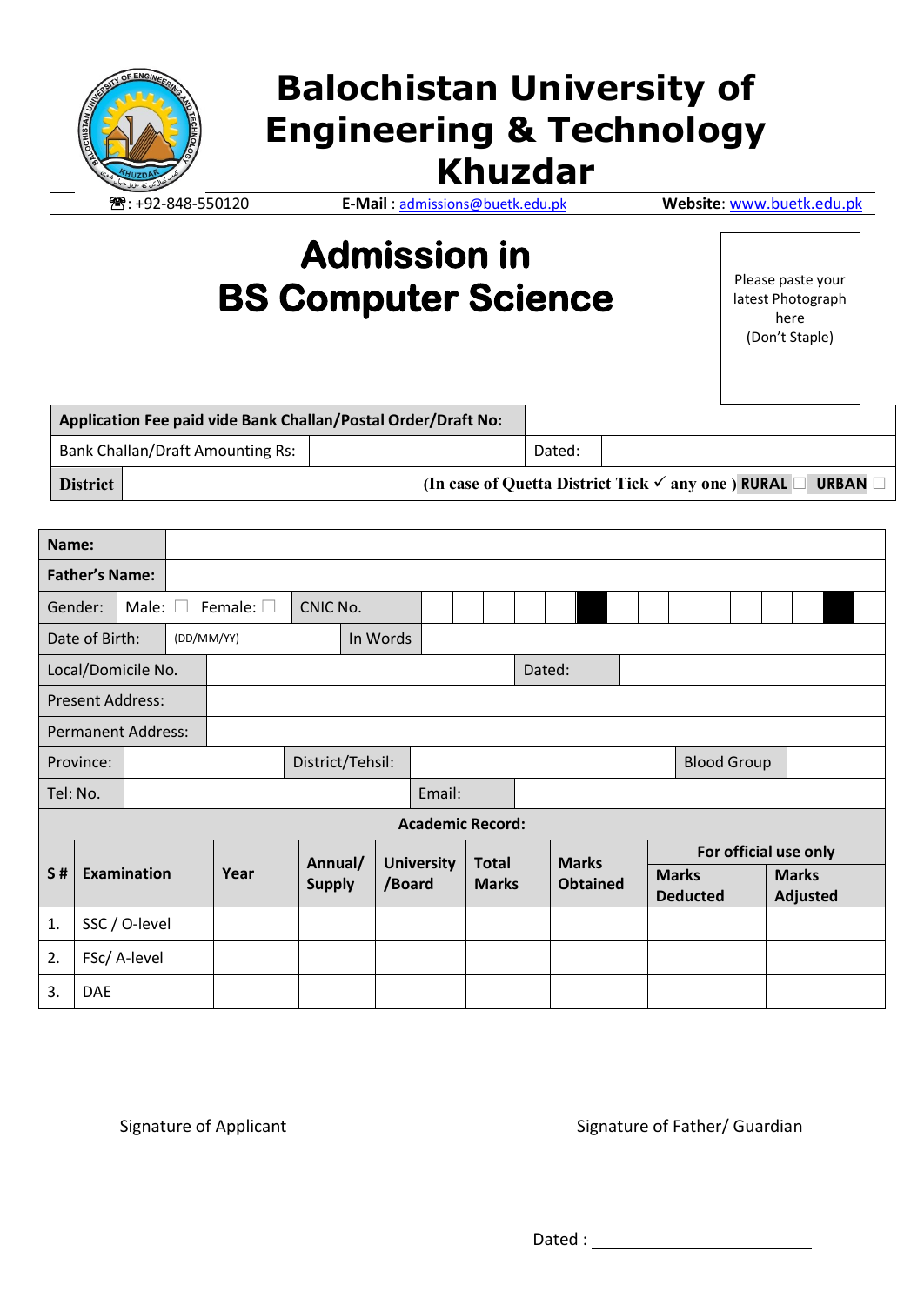## **LIST OF ATTESTED DOCUMENTS TO BE ATTACHED:**

*Please check and ensure that the following documents are attached with the Application Form*

| HSSC (Pre-Engineering)/ICS                                                | 2 copies |
|---------------------------------------------------------------------------|----------|
| SSC/ Matriculation Certificate                                            | 2 copies |
| CNIC/B-Form (if you don't have CNIC then attach B-Form and CNIC of Father | 2 copies |
| Local / Domicile Certificate                                              | 2 copies |
| Character Certificate by the Institution last attended                    | 2 copies |
| Fitness Certificate for District Health Officer                           | 2 copies |
| Six Recent Photographs (Passport Size)                                    | 6 Photos |
| Bank Draft / Challan of Fee<br>(Rs.                                       | Original |